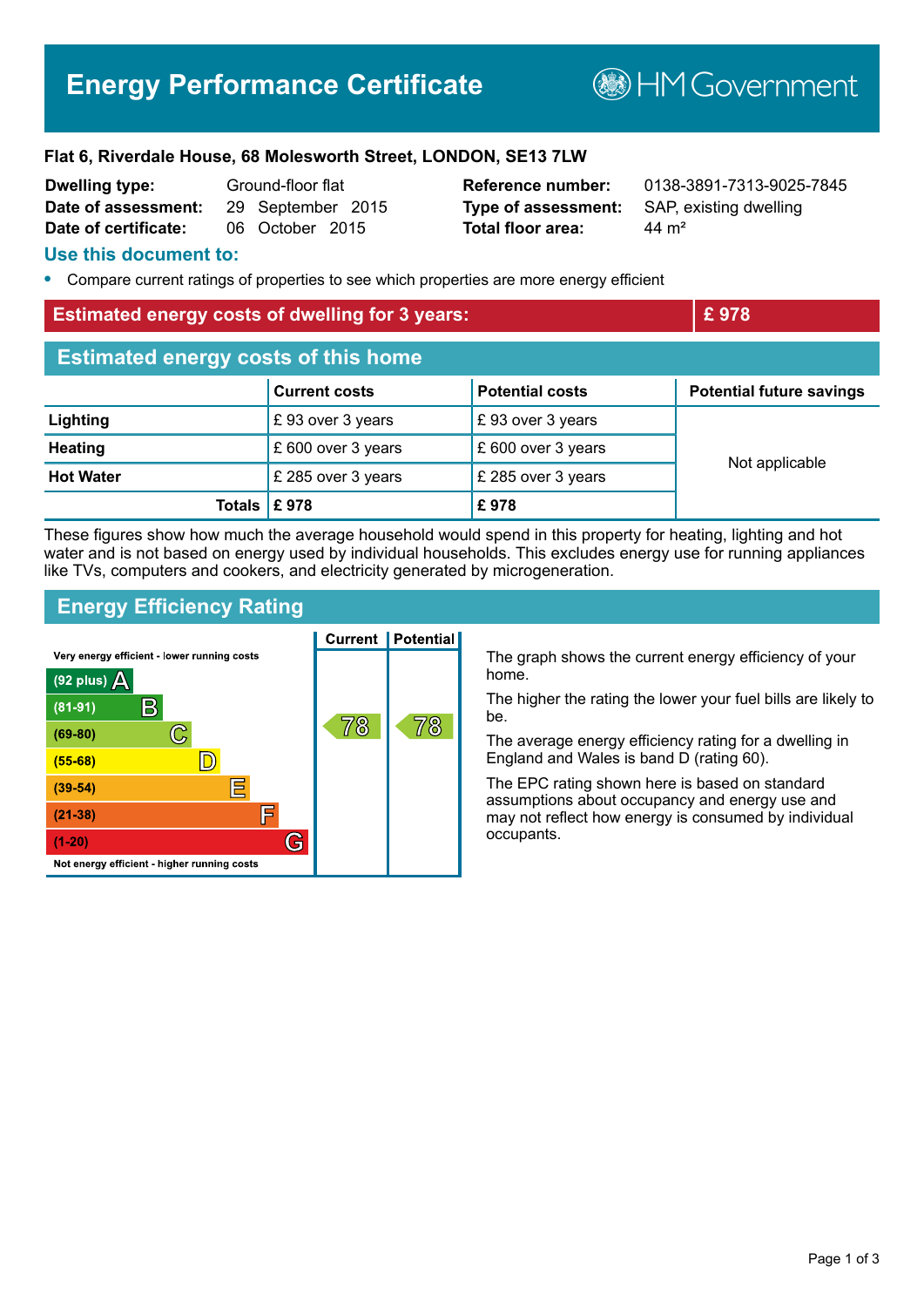Flat 6, Riverdale House, 68 Molesworth Street, LONDON, SE13 7LW

#### 06 October 2015 RRN: 0138-3891-7313-9025-7845

**Energy Performance Certificate**

# **Summary of this home's energy performance related features**

| <b>Element</b>        | <b>Description</b>                                                         | <b>Energy Efficiency</b> |
|-----------------------|----------------------------------------------------------------------------|--------------------------|
| Walls                 | Average thermal transmittance 0.27 W/m <sup>2</sup> K                      | *****                    |
| Roof                  | (other premises above)                                                     |                          |
| Floor                 | Average thermal transmittance 0.22 W/m <sup>2</sup> K                      | ★★★★☆                    |
| Windows               | High performance glazing                                                   | *****                    |
| Main heating          | Community scheme                                                           | ★★★★☆                    |
| Main heating controls | Charging system linked to use of community heating, programmer<br>and TRVs | ★★★★☆                    |
| Secondary heating     | <b>None</b>                                                                |                          |
| Hot water             | Community scheme                                                           | ★★★★☆                    |
| Lighting              | Low energy lighting in all fixed outlets                                   | *****                    |

Current primary energy use per square metre of floor area: 133 kWh/m² per year

The assessment does not take into consideration the physical condition of any element. 'Assumed' means that the insulation could not be inspected and an assumption has been made in the methodology based on age and type of construction.

### **Low and zero carbon energy sources**

Low and zero carbon energy sources are sources of energy that release either very little or no carbon dioxide into the atmosphere when they are used. Installing these sources may help reduce energy bills as well as cutting carbon. There are none provided for this home.

# **Your home's heat demand**

This table shows the energy used for space and water heating by an average household in this property.

| <b>Heat demand</b>           | <b>Existing dwelling</b> | Impact of loft<br>insulation | Impact of cavity<br>wall insulation | Impact of solid<br>wall insulation |
|------------------------------|--------------------------|------------------------------|-------------------------------------|------------------------------------|
| Space heating (kWh per year) | 1820                     | N/A                          | N/A                                 | N/A                                |
| Water heating (kWh per year) | 1756                     |                              |                                     |                                    |

For most homes, the vast majority of energy costs derive from heating the home. Where applicable, this table shows the energy that could be saved in this property by insulating the loft and walls, based on typical energy use (shown within brackets as it is a reduction in energy use).

# **Recommendations**

None.